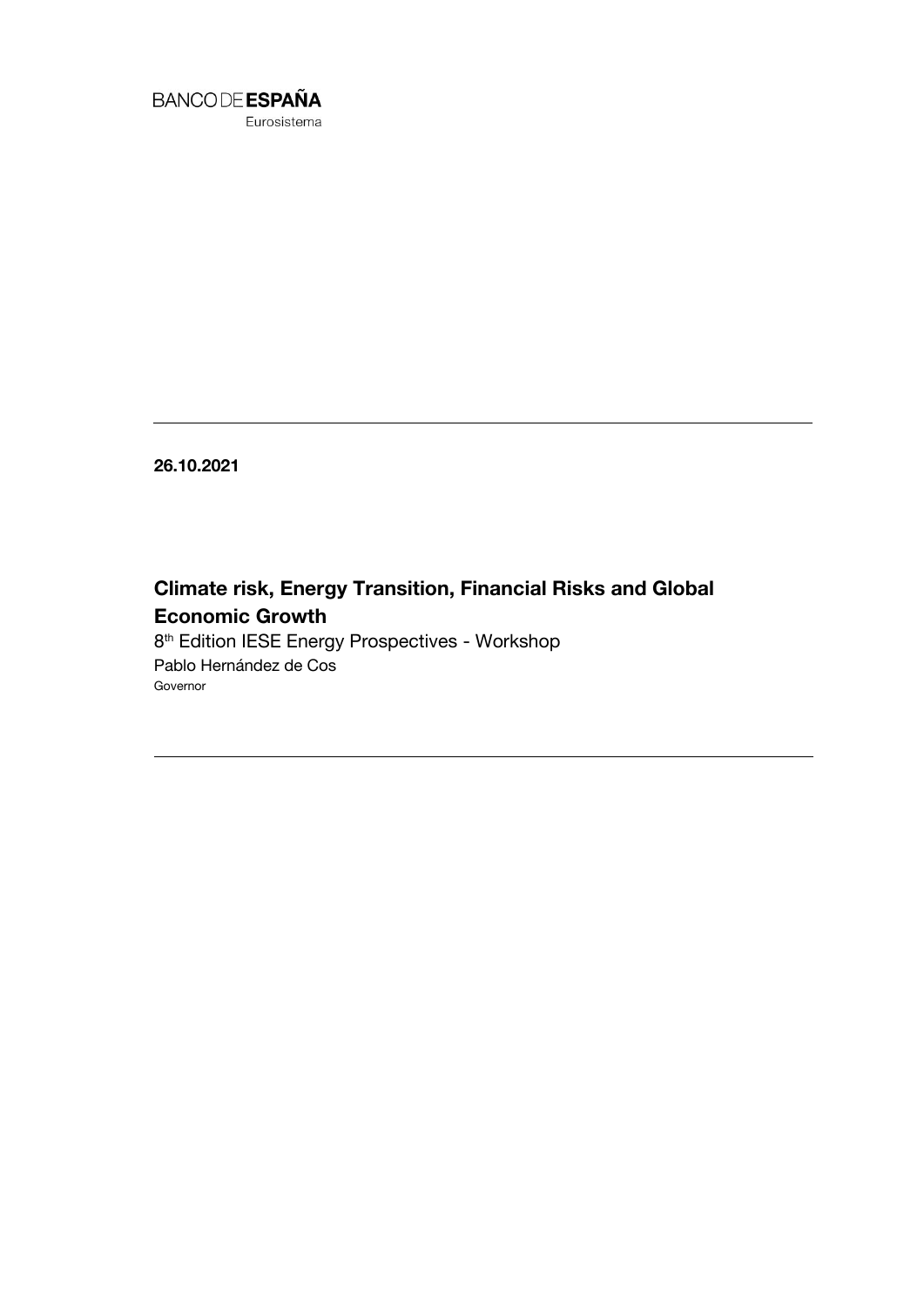Good morning ladies and gentlemen. Let me start by thanking the organisers for their invitation to participate in this workshop on "**Climate risk, Energy Transition, Financial Risks and Global Economic Growth". It** is particularly timely considering recent developments in energy prices.

Allow me to highlight that I am today subject to the **"quiet period"** prior to monetary policy meetings of the ECB Governing Council. This means that I cannot refer to subjects that may anticipate future monetary policy decisions. Therefore, my thoughts may not be interpreted as indicative of the monetary or economic outlook that may anticipate future monetary policy decisions.

In this regard, despite being "the flavour of the day", I am afraid I cannot refer today to the implications of the changes in energy markets for economic or inflation outcomes. I will, however, focus on the more structural matter of the implications of climate risks in general and their impact on our economies and the financial sector in particular.

Climate change and the necessary transition to a more sustainable economy are two of the main challenges currently facing the international community. As such, governments worldwide have decided to tackle climate change by means of the Paris Agreement for the reduction of greenhouse gases.

## **1 Estimating the impact of the materialisation of climate change risks**

There is a growing consensus that the financial sector is highly exposed to risks associated with climate change.

**Physical risks** are a consequence of the increase in the frequency of extreme climate events, the rise in the sea level, the hydric stress in some areas and widespread wild fires, among others.

In fact, there is evidence that these risks are already materialising to some extent: according to the FSB<sup>1</sup>, global economic losses associated with weather-related catastrophes have doubled since the 1990s, up to USD1.6 trillion over the last ten years.

If we are not successful in averting these risks, financial institutions will register losses in their credit and market exposures to firms and households whose collateral is located in places that will be especially affected by the permanent climate alterations associated with global warming.

But if we are successful, the **transition** to an environmentally sustainable economy will quite evidently entail **sweeping changes in production technologies and a reallocation of activity across sectors and companies that create their own transition risks**. As a result of this restructuring process, some sectors will in the short run increase their profits while others will incur losses, with obvious implications for the financial system and its stability. These changes in the profitability of various sectors will most likely stem from their need to adjust to greener ways of producing, due to shifts in consumer and investor sentiment and

l

<sup>&</sup>lt;sup>1</sup> See the Financial Stability Board (November 2020): The Implications of Climate Change for Financial Stability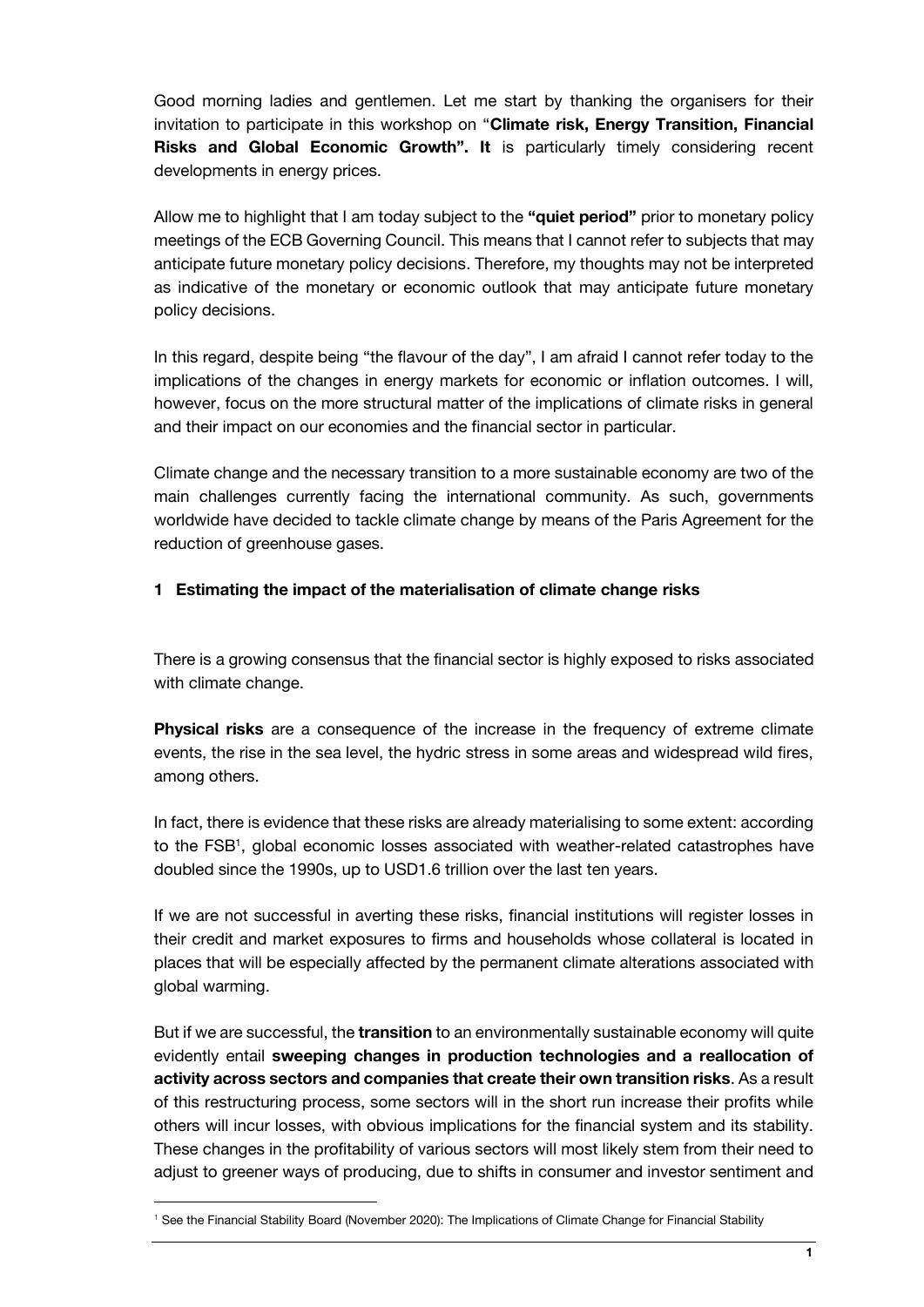to the impact of public regulation and taxation. As such, the carbon footprint and the environmental impact of the sectors and companies to which financial firms are lending is essential for their exposure to these risks.

For this reason, analytical results are needed to properly assess the costs and the resilience of the financial system to these risks. Measuring and modelling the impact of climate change on financial stability is becoming a key policy objective.

## **Transmission channels**

The impact of climate change on the economy, either through transition or physical risks, may occur via several different transmission channels that affect both non-financial corporations and households and, therefore, banks.

First, significant transition risks may derive, for example, from the introduction of a carbon tax or a similar instrument, which may cause a potential increase in energy prices that would in turn raise firms' costs. These costs differ across sectors depending on the intensity of their energy use. The increase in costs may translate into higher prices of those goods whose production requires more energy and a subsequent lower demand for them, affecting firms' revenues. Also, the rise in energy prices will affect household real incomes. And there is evidence that the more vulnerable will be disproportionately affected.

Second, the effect of new, greener technologies on companies could be twofold. On the one hand, these new technologies may reduce energy costs due to their higher efficiency. But on the other, they may increase firms' leverage since companies would have to invest in these new production processes to replace their existing technologies. In the case of individuals, both personal transportation and housing will need investment and adaptation if these new technologies replace the old ones.

An additional trigger for transition could be a change in consumer preferences, favouring greener goods and services. This would imply changes in relative prices that also affect firms and sectors.

Let me turn to the potential impact of physical risks. Damage to physical capital, including housing, and the disruption of production would affect firms' revenues and costs, and also the value of collateral and wealth. For one thing, insurance and maintenance costs will rise if these physical risks do materialise, causing an overall increase in companies' costs. Furthermore, physical capital damage would necessitate new investment, which would increase leverage. Additionally, revenues would also suffer from these risks due to their negative effects on production capacity. From a more macro perspective, these risks may impair productivity and also cause a reallocation of resources, not only physical capital, but also labour through migrations.

### **Towards an analytical assessment of the risks**

It is thus of paramount importance to quantify the potential costs of these risks. However, to do so in the financial sector we face at least two major problems. The first are the sizable gaps we have in metrics and, in general, in information on financial institutions' exposure to these risks. The second is that there are no past events involving the materialisation of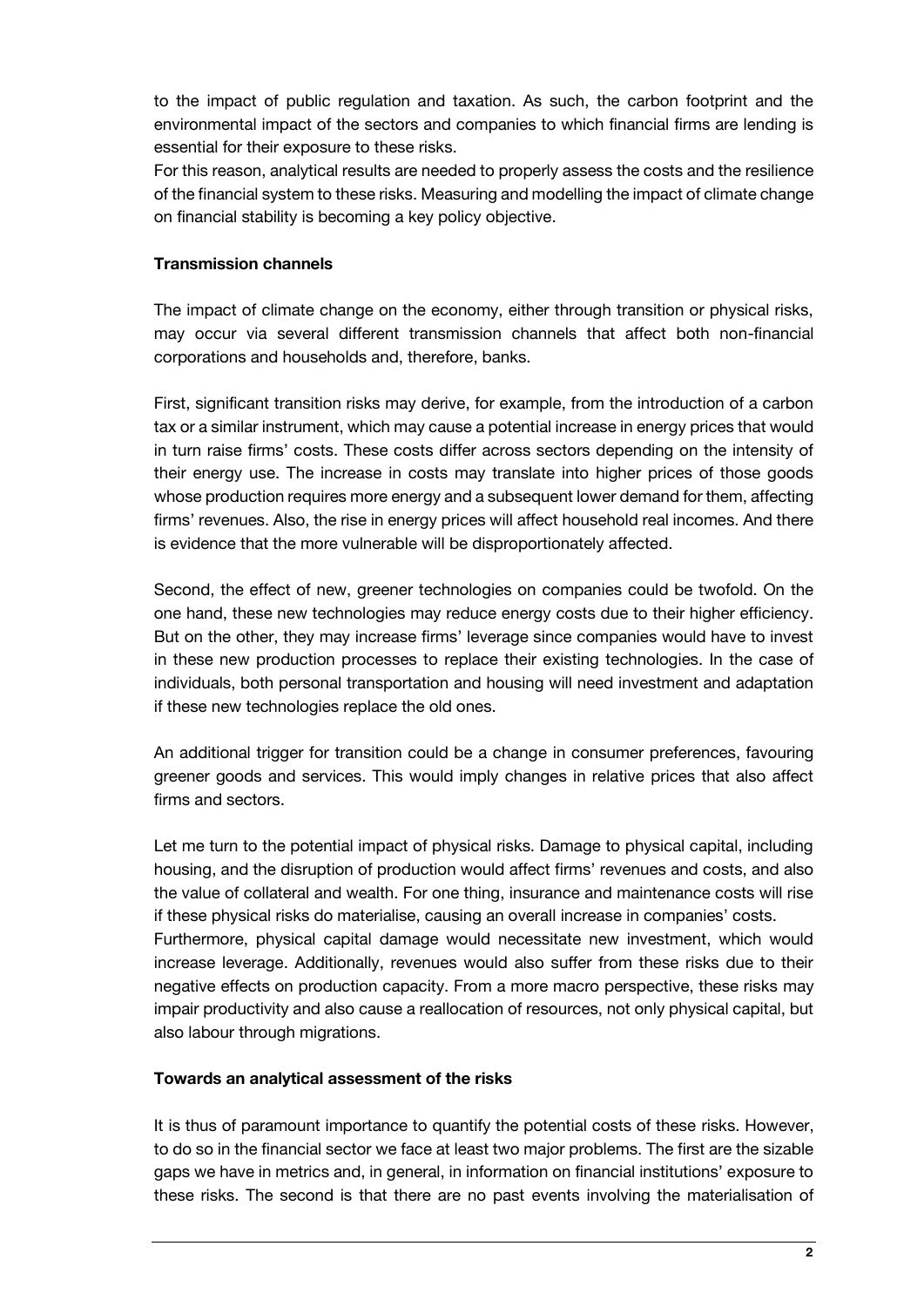climate change risks. For this last reason, the use of stress tests simulating adverse scenarios has become one of the main instruments for assessing the impact of climate change on financial stability.

Stress tests are useful tools because of their forward-looking nature and their flexibility to incorporate different scenarios. However, they shall be adapted so as to be useful. Scenarios need to capture the aggregate effects of climate change and their transmission channels through to the macroeconomic variables. In addition, scenarios should disaggregate the overall impact across sectors, regions and other dimensions in which climate change has uneven effects. Further, as they should consider long time horizons, the potential reaction of agents to the materialisation of these risks needs to be considered.

As the task is daunting, several coordinated global initiatives have been put forward to promote good practices and methodological advances in the development of climaterelated stress tests. One such initiative is the Network for Greening the Financial System (NGFS), which includes more than 70 central banks and supervisory authorities (including the Banco de España). Among other contributions, the NGFS has developed scenarios that provide a common starting point to analyse the risk of climate change for the economy and the financial system. The broad outlines of the scenario narratives designed by the NGFS are the following:

**-** Orderly transition: this narrative assumes that climate policies are introduced early and progressively. As the policies are gradually introduced, physical and transition risks are relatively low.

**-** Disorderly transition: based on the assumption that climate policies are not introduced until 2030. Under this narrative, actions are taken relatively late, so emissions reductions need to be more severe than in the Orderly scenario to limit warming to the same target. This results in some business disruption and higher transition risks.

**-** Hot house world: this narrative assumes that existing climate change policies will remain in place, but no new measures adopted. Emissions grow until 2080, causing significant global warming and severe physical risks.

#### **Preliminary results of climate change stress tests**

At the European level, the European Central Bank (ECB) is making a considerable effort to run initiatives and develop stress test methodologies to assess climate-related risks. In particular, the ECB has recently released its Economy-Wide Climate Stress Tests using the above-mentioned climate change scenarios provided by the NGFS. These stress tests cover approximately 4 million companies worldwide and 1,600 consolidated banking groups of the euro area, and incorporate the impact of both physical and transition risks over a 30 year period.

The results show that the long-term benefits of the early adoption of policies that boost the transition to a carbon-free economy more than offset, on aggregate, the short-term costs of this transition. This poses the usual communication challenge: costs are perfectly visible and will materialise in the medium term, while benefits are unobservable as there is no counterfactual.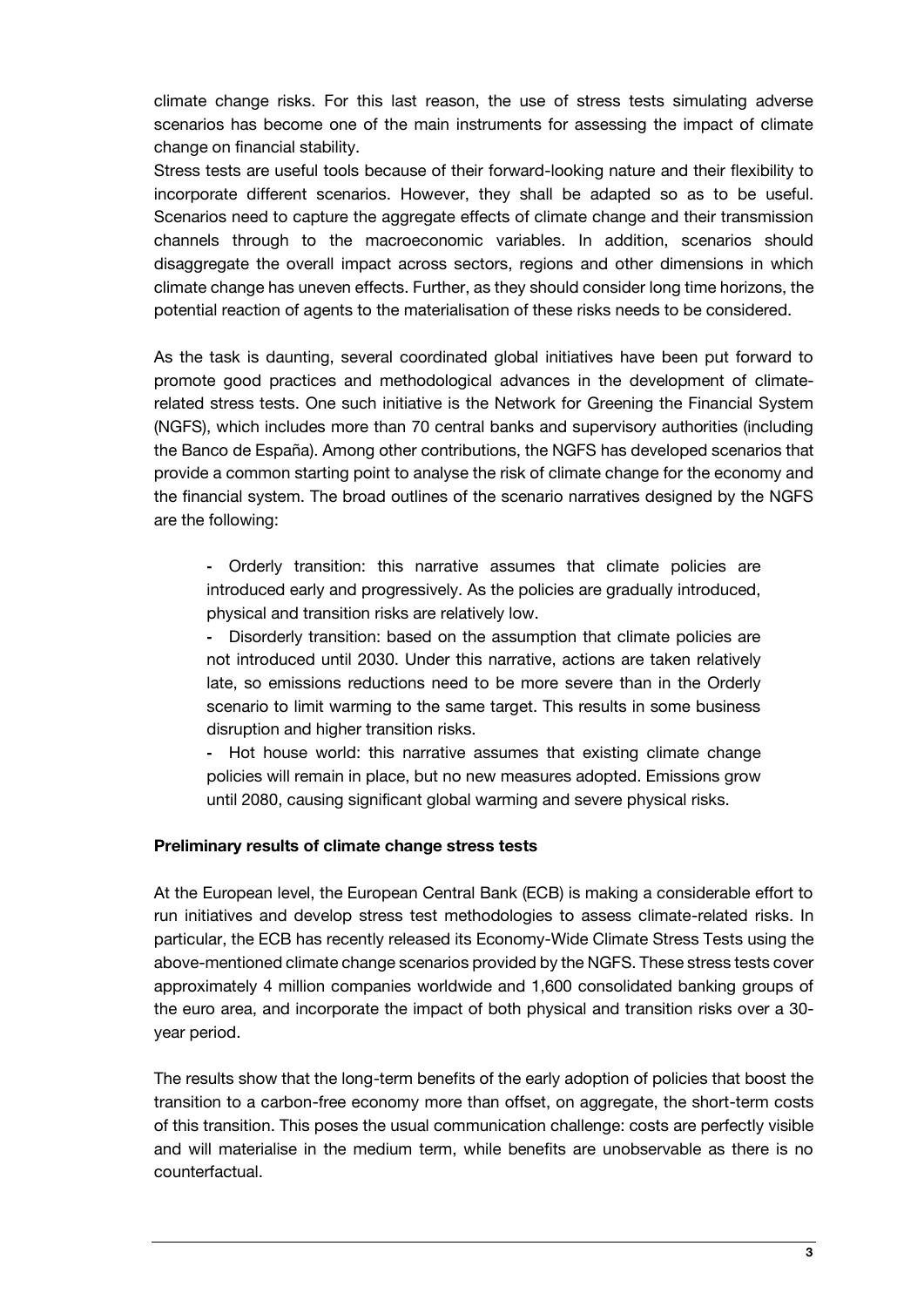Also, if climate change is not mitigated, the effect would be concentrated in certain geographical areas, mainly due to physical risks in the long run, leading to a major source of risk particularly for banks exposed to them. In these stress tests the potential reaction of banks to the materialisation of risks is not modelled, as it is sought to show what would happen if nothing changes. For sure, banks will react to the increase in the probabilities of default, with additional negative implications for activity in those areas.

Besides, the ECB is currently running bottom-up stress tests in which banks will assess their exposures to climate change risks. The exercise has begun with a questionnaire for banks, scheduled for publication next year.

Let me likewise mention the work of the Banco de España, which has also run a top-down stress tests to assess the resilience of the banking sector to climate-related transition risks. This exercise comprises two building blocks that operate separately but recursively.

First, we have a theoretical macro sectoral model calibrated for the Spanish economy which allows us to simulate the reallocation of resources after implementing measures to combat climate change or technological innovations in the area. Second is an empirical model for Spanish banks' solvency dynamics, based on the existing tool to run stress tests (the socalled Forward-Looking Exercise on Spanish Banks, or FLESB).

With these two blocks we simulate the impact of increasing  $CO<sub>2</sub>$  emissions prices and the extension of the Emissions Trading System. The first results will be published shortly in the Banco de España's Autumn 2021 *Financial Stability Report* and *Financial Stability Review*. Overall, these show a moderate yet heterogeneous impact on the probability of default of the different sectors. In addition, the first results point to a moderate negative impact on economic activity over the short term and on Spanish banks' profitability.

This is just the first exercise of an extensive agenda that includes the study of the implications for households, collaterals and also physical risks, among others.

### **Economic policy implications of the impact of climate change risks**

Given these effects on the financial sector, climate change has unsurprisingly come to the fore of the concerns of financial regulators, supervisors and central bankers. Indeed, climate change has been one of the key topics in the latest review of the ECB's monetary policy strategy, as it has too in the work programme of the Basel Committee on Banking Supervision (BCBS) I currently have the honour of chairing.

# *What regulators and supervisors can do to assist governments in addressing climate change, within our mandates.*

From a regulatory and supervisory standpoint, and as part of our main responsibility to **guarantee the stability of the financial system**, we – **regulatory and supervisory authorities** – must ensure that the materialisation of climate risks does not endanger financial stability. Therefore, we must **ensure that financial firms address these risks**, by contributing to (a) the identification of their drivers and transmission channels, (b) the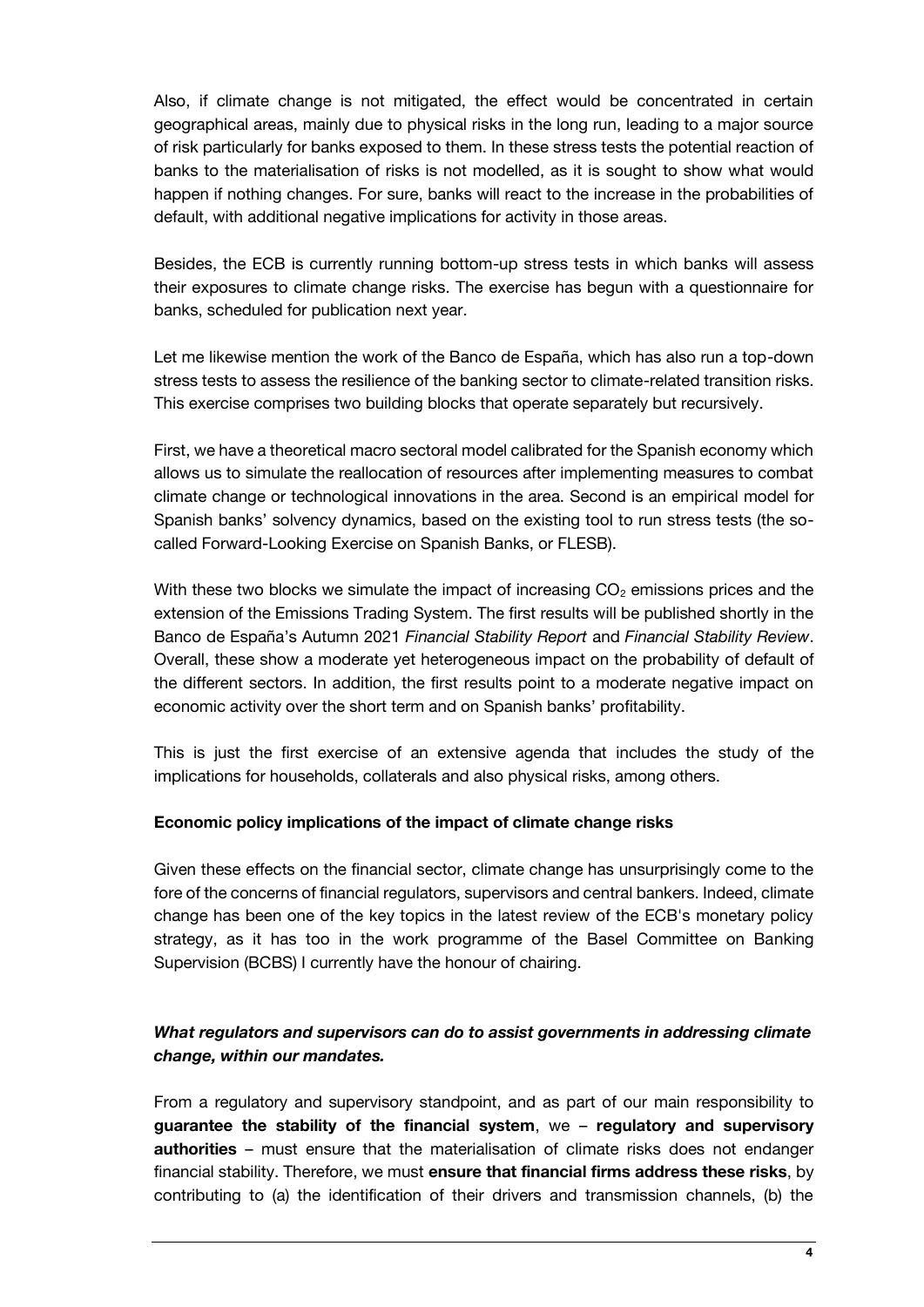adequate measurement of their economic and financial impact, and (c) the development of potential mitigation techniques.

If we succeed in incorporating these risks into the decisions of the financial sector, this will translate into a **change in the relative prices of financial instruments, which will powerfully complement and reinforce the impact of those fiscal and environmental instruments needed to combat climate change**.

It is **crucial here that efforts are coordinated at the global level**, given the global dimension of the risks and the potential spillovers that can arise through interconnections between the real and financial sectors.

Against this backdrop, the BCBS has in its capacity as the issuer of global banking prudential standards set up a high-level group focusing on climate change-related risks. The analysis it conducts is a strategic priority for the Committee's agenda, with **two analytical reports published so far**. They note that, although these risks incorporate singular elements (such as uncertainty, a greater time horizon and a lack of commonly accepted measurement methodologies), **climate change-related risks can be captured through traditional financial risks** (credit, market, liquidity and operational risks).

On the basis of these reports, we are currently **analysing to what extent these risks may be addressed by the banking prudential framework currently in place**. In this vein, we have adopted a holistic approach by reviewing the regulatory, supervisory and disclosure facets of this framework to identify potential gaps and, where necessary, to adopt the appropriate measures to address them. As part of this work, the Committee is exploring a set of principles for the effective supervision and management of these risks on which it plans to consult by the end of this year.

Importantly, **any changes** proposed to the regulatory framework would be in pursuit of our mandate to strengthen the regulation, supervision and practices of banks worldwide **with the purpose of enhancing financial stability**.

### *The role of central banks and the recent review of the ECB monetary policy strategy*

As financial stability is a pre-requisite of price stability, central banks should clearly be concerned about **the materialisation of climate change-related risks.** We have amassed substantial evidence on the impairment of the monetary transmission mechanism when banks and/or financial markets are disrupted.

But climate change could also have a fairly direct impact on *central banks' ability to stabilise inflation*. Policies aimed at promoting the transition to a carbon-neutral economy – such as carbon taxes – are likely to affect the **volatility of headline inflation**, which includes energy prices.

Most inflation-targeting central banks, including the ECB, target headline inflation, because it is more representative of the citizens' consumer basket than other narrower notions of inflation. In any case, the ECB's medium-term orientation of our price stability objective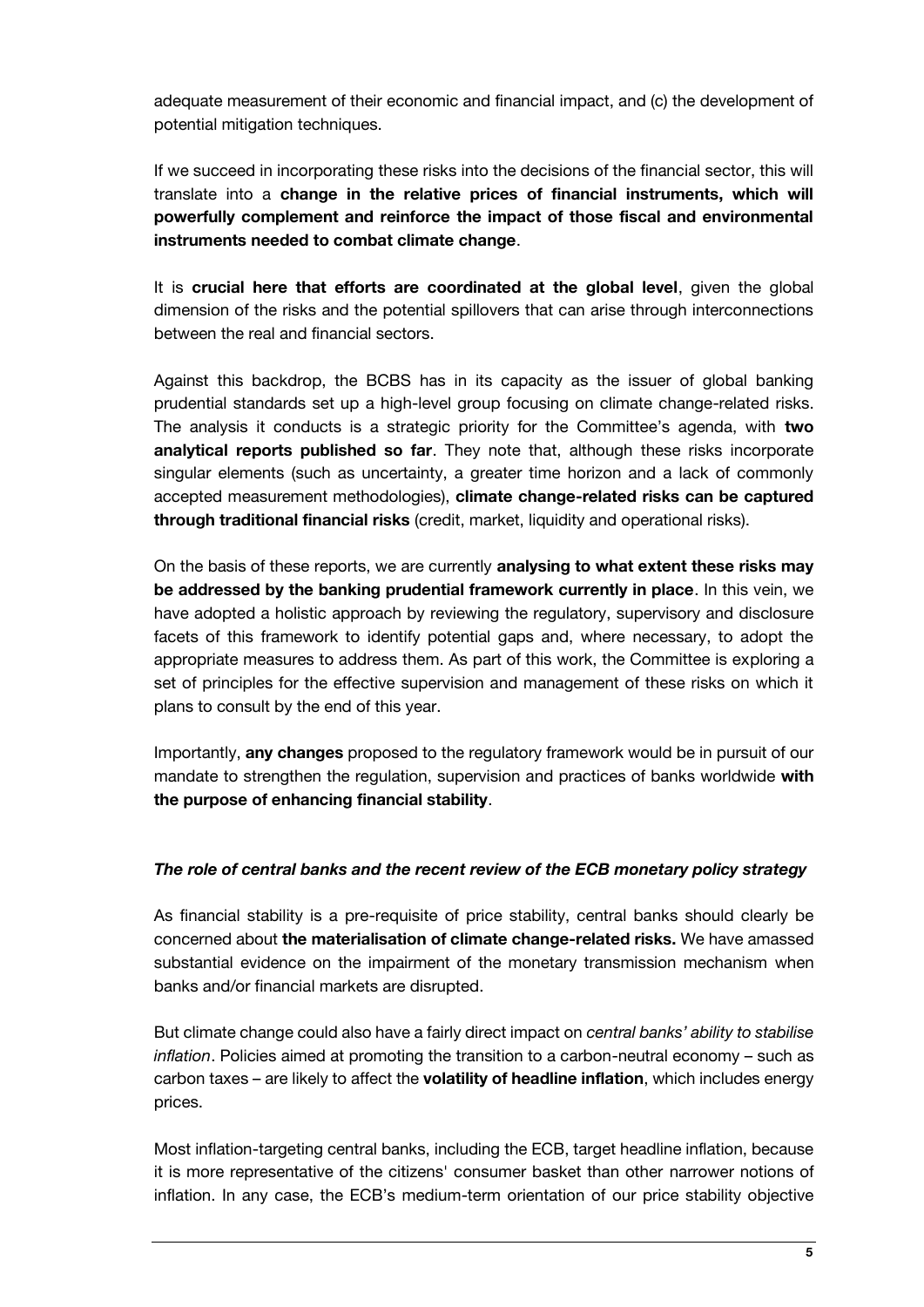provides us with some leeway to see through transitory energy-driven increases in headline inflation.

Aside from energy prices, **non-energy prices** – and hence core inflation – would not be isolated from the impact of climate policies either.

Physical climate change-related risks could also significantly impact the level and volatility of inflation. They have the potential to disrupt the production of agricultural products and the provision of services such as tourism, which account for a significant share of the consumption basket considered in the CPI.

Accordingly, so we may properly fulfil our mandate, the ECB should analyse and understand these risks. Unsurprisingly then, as part of the monetary policy strategy review announced on 8 July, we at the **ECB** have launched an ambitious action plan to include climate changerelated considerations in our monetary policy framework. Ineludibly, this inclusion falls within our price stability mandate.

Climate risks also **affect the value and risk profile of Eurosystem-held assets**, the strength of which is a necessary condition for the ECB to be able to attain its monetary policy objectives.

An additional argument is that climate change and the remedial actions needed to tackle it could also affect central banks' ability to achieve price stability through their impact on the so-called natural interest rate<sup>2</sup>.

**Natural interest rates** in advanced economies, including the euro area, have declined in recent decades, reflecting structural shifts in the balance between aggregate saving and investment. The literature attributes this decline mostly to three main factors: a decline in trend productivity growth, demographic developments and a scarcity of safe assets. Climate change will likely affect the natural interest rate, but it is not obvious in which direction.

On the one hand, it could further depress natural rates through negative effects on productivity, such as the impact of higher temperatures on labour supply and the destruction of capital stemming from natural disasters. Moreover, increased economic uncertainty associated with the impact from climate-related risks could lead to higher precautionary saving and further pull natural interest rates down.

On the other hand, the transition to a more sustainable economy will require substantial investment in green technologies, which may push equilibrium interest rates up. And if such investment succeeds in raising trend productivity growth, it could partially undo or even reverse the decline in natural interest rates.

Clearly, more time and analysis will be needed before we have better answers to this important question.

1

 $2$  The natural interest rate is the level of real interest rates consistent with aggregate output being at its potential level and inflation stable at its target.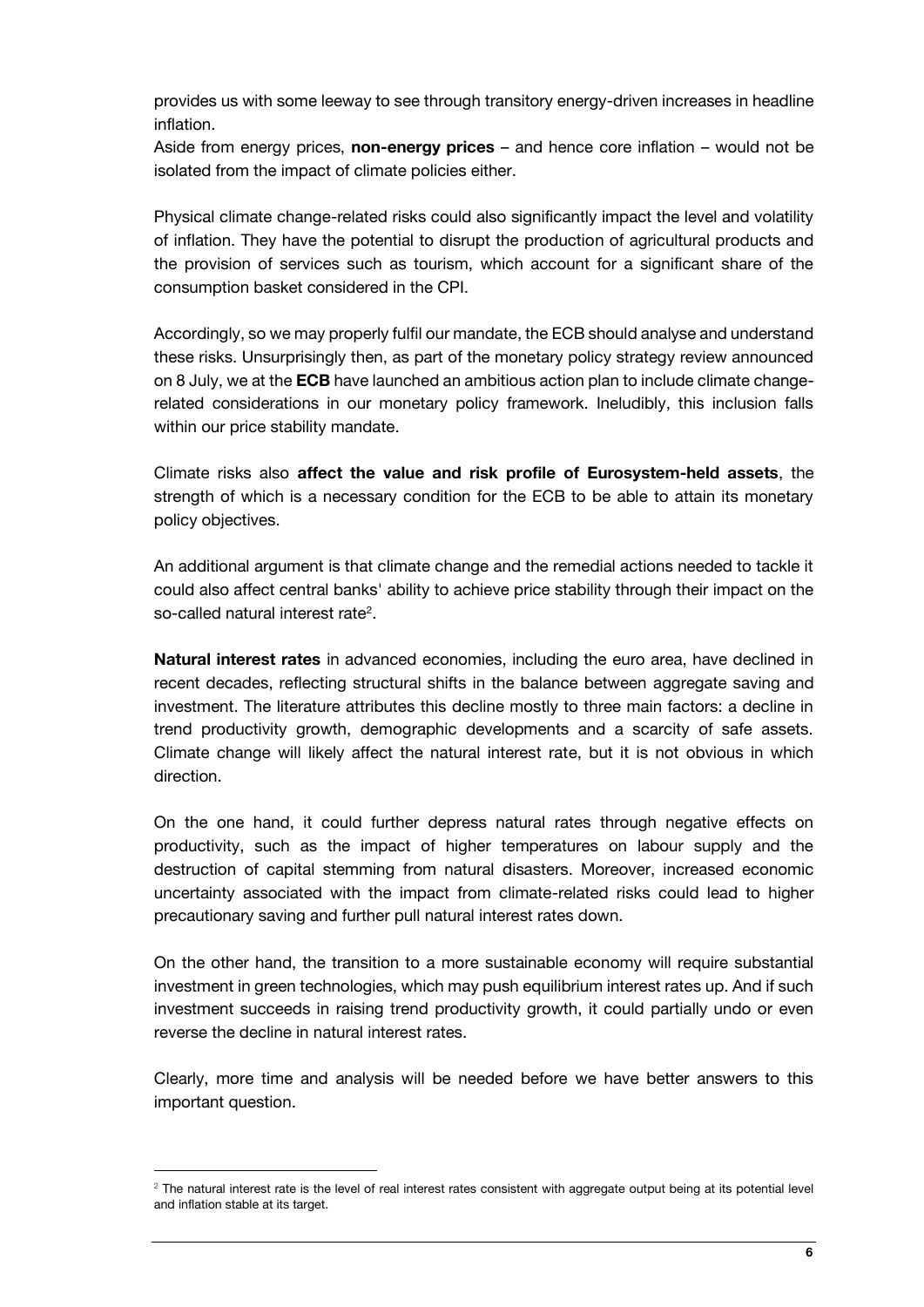**As a consequence, the ECB's new action plan** envisages different types of activities, which will be coordinated by a newly created **"climate change centre"**.

Firstly, the ECB will improve the assessment of the implications of climate change-related policies for the economy, the financial system and monetary policy transmission through the development of new economic models; it will further devise new statistical indicators covering a range from "green" financial instruments to financial institutions' carbon footprints.

Secondly, as from next year, we will incorporate new climate stress tests to assess the exposure of the Eurosystem's balance sheet to these types of risk.

Thirdly, the ECB will adjust the procedures for its corporate sector purchase programme (CSPP) and its collateral framework so as to include climate change considerations. Notable among these adjustments will be the introduction of environmental sustainability disclosure requirements for private sector assets as a new eligibility criterion or as a basis for a differentiated treatment for collateral and asset purchases.

In the context of the collateral framework, we will also support innovation in terms of sustainable finances, as demonstrated by our decision to accept sustainability-linked bonds as collateral as from January 2021.

In turn, in its purchase programme, the ECB will allocate its corporate bond purchases taking into account climate-related criteria, such as the alignment of issuers with, at a minimum, the EU legislation implementing the Paris Agreement.

In short, we are committed at the ECB to pursuing the **progressive incorporation of climate-related considerations into the monetary policy framework to better deliver on our** price stability objective.

# **2 Funding the transition to a greener economic system**

1

It seems very clear to me that preventing climate change requires a **holistic approach**  involving all policies. And, in that respect, we should recall that *the main responsibility for addressing climate change resides with governments* – namely, fiscal and environmental authorities– because they have the most effective tools and the legitimacy to do so.

For example, applying **Pigouvian taxes<sup>3</sup>** to carbon emissions would, if well-designed, lead agents to internalise the social cost of their carbon emissions, inducing a change in the relative prices of energy inputs and final outputs in favour of less carbon-intensive ones. But governments also have a crucial role to play in some other areas. Those that seem most relevant to me are, first, reducing the transition costs to a cleaner economy and, second,

<sup>&</sup>lt;sup>3</sup> A Pigouvian tax is assessed against private individuals or businesses that engage in activities with adverse side-effects for society that are not internalised by these private agents, as a result of not being an integral part of the costs and prices they face. In any case, recognition should be given to the fact that the efficacy of Pigouvian taxes may have a limit. This is because, at some point, the supply of polluting energy inputs may be so elastic that it absorbs all the taxes levied on them, without affecting demand. At that point, quantitative restrictions could become the best option.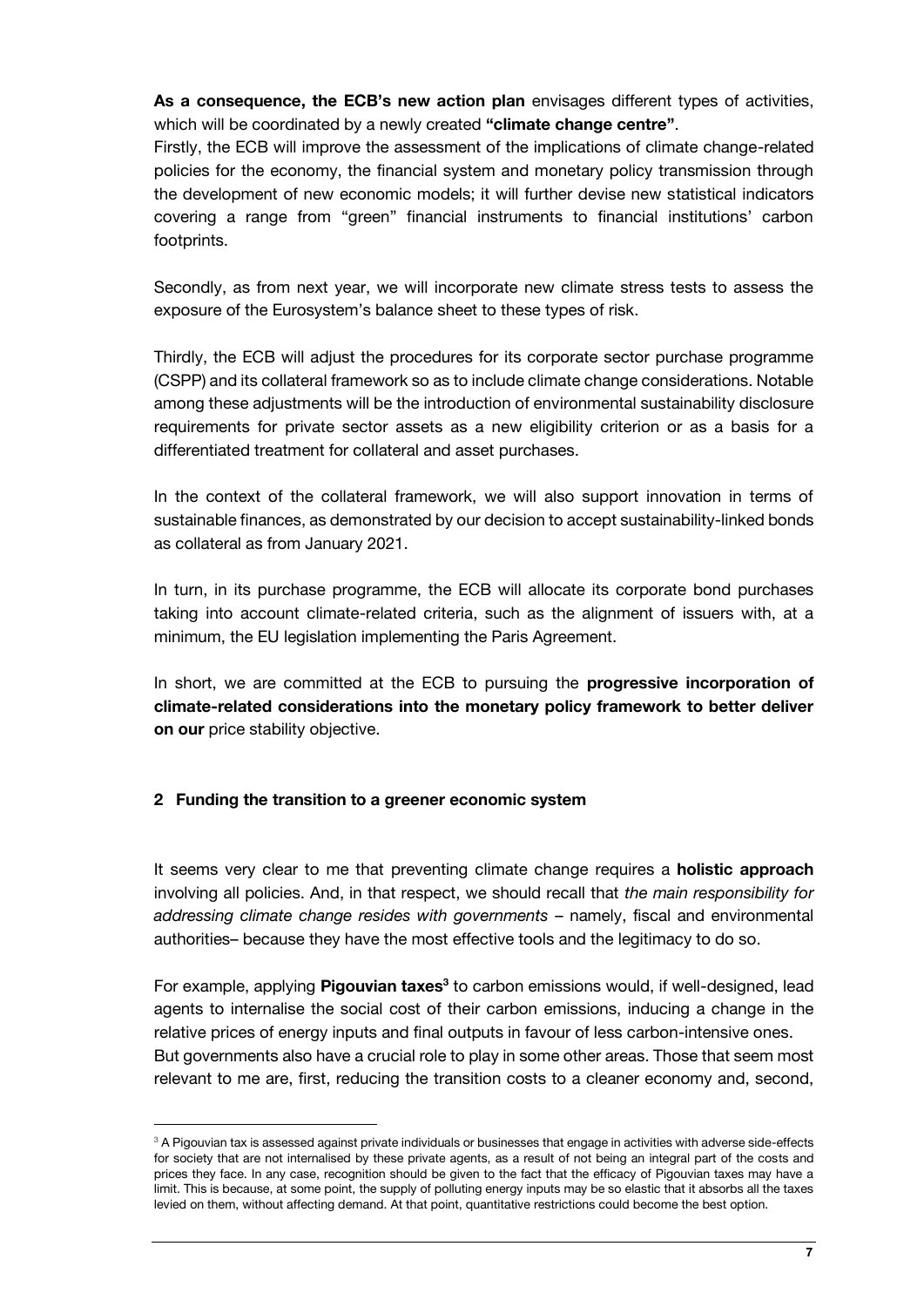not leaving anybody behind in this process. Both are closely related, as citizens' support for this structural transformation is a prerequisite for successfully seeing through this task.

In this connection, we should analyse with care the impact of the transition measures on income distribution, as some empirical evidence shows that they could increase inequality, and compensating measures may require public resources.

In the case of non-financial corporations, in order to reduce transition costs the reallocation of resources across sectors and the adaptation to new technologies will require the implementation of specific and sufficiently funded policies. Part of that funding will be provided by the private sector and, as I explained before, we, financial regulators, supervisors and central bankers, have a role to play in that respect. But public funding will be needed, especially bearing in mind that the social benefits of the transition are higher than the individual ones.

For example, the reallocation of the labour force across sectors should be smoothed by reinforcing the active labour market policies to help workers obtain the new required abilities, facilitating, therefore, their hiring.

In the case of financial resources, the government should collaborate with the private sector to provide adequate infrastructures, make available guarantees so as to reduce the uncertainty of investment decisions and also to support those activities that have more social value, such as basic research on fighting climate change.

Part of this public effort could be funded using the revenues raised from the measures adopted to trigger the energy transition. For example, those obtained from the Pigouvian taxation or the selling of CO2 emission rights. But this is probably not going to be enough. And public sector indebtedness in many countries has reached very high levels, among other things due to the need to soften the impact of the pandemic on the economy and society. In fact, at the European level the fiscal rules have been suspended in order to allow an adequate response by the authorities to the pandemic. But at some point fiscal rules will once again be in force to ensure fiscal sustainability.

To overcome the limited capacity of some governments to fund the economic transformation, the solution should not in my view be based on the exclusion of green investments from the fiscal rules, in an attempt to mimic the golden rule for public investment. This route would not prevent an increase in public indebtedness at the country level, thus making more indebted economies more vulnerable to the tightening of financial conditions and also reducing the authorities' policy space to react to local shocks. Ultimately, this would make the efforts to fight climate change dependent on each country's fiscal capacity, when this is a global issue requiring coordinated action. At the European level this could only mean an agreed plan for all the countries with centralised funding.

In fact, the European Union has adopted the so-called "European Green Deal". This programme commits sizable investment to projects aimed at successfully pushing through the energy transition of European households and firms. In my view, the financing of this programme and also the other investments needed to achieve the targets and the associated mitigating measures should be jointly tackled at the EU level.